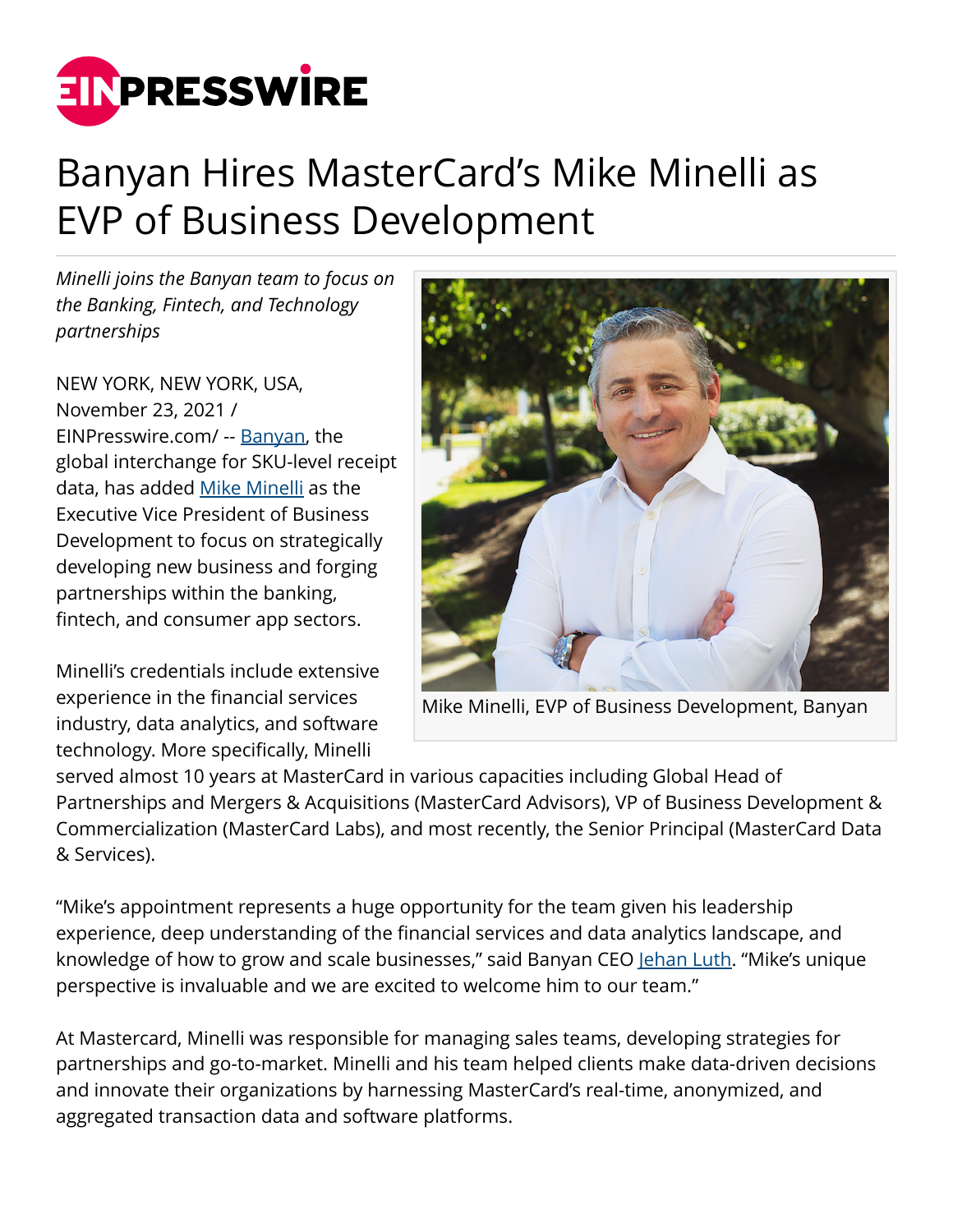"SKU-level receipt data enables merchants, banks, and fintech apps to create amazing products and experiences for their customers. We believe this will accelerate innovation across CX, loyalty, and analytics," said Minelli. "There is a wealth of opportunity within the industry - and within Banyan - and I am excited to be a part of that change."

## About Banyan

Banyan makes it easy for consumers to connect their receipts to the apps and services they choose. Powered by the Banyan API, merchants can seamlessly and securely monetize these connections, while unlocking powerful insights and new marketing opportunities. Banyan provides our merchant partners complete



Banyan - Unlocking Receipt Data

transparency and control, while our privacy-by-design architecture requires consumer consent before any receipts are shared. Financial Institutions, Fintechs, and consumer apps for the first time gain access to item-level transaction data, enabling them to create incredible experiences and products for their customers.

## ££

SKU-level receipt data enables merchants, banks, and fintech apps to create amazing products and experiences for their customers...this will accelerate innovation across CX, loyalty, and analytics" *Mike Minelli, EVP of Business Development, Banyan*

Bill Brazell WIT Strategy +1 917-445-7316